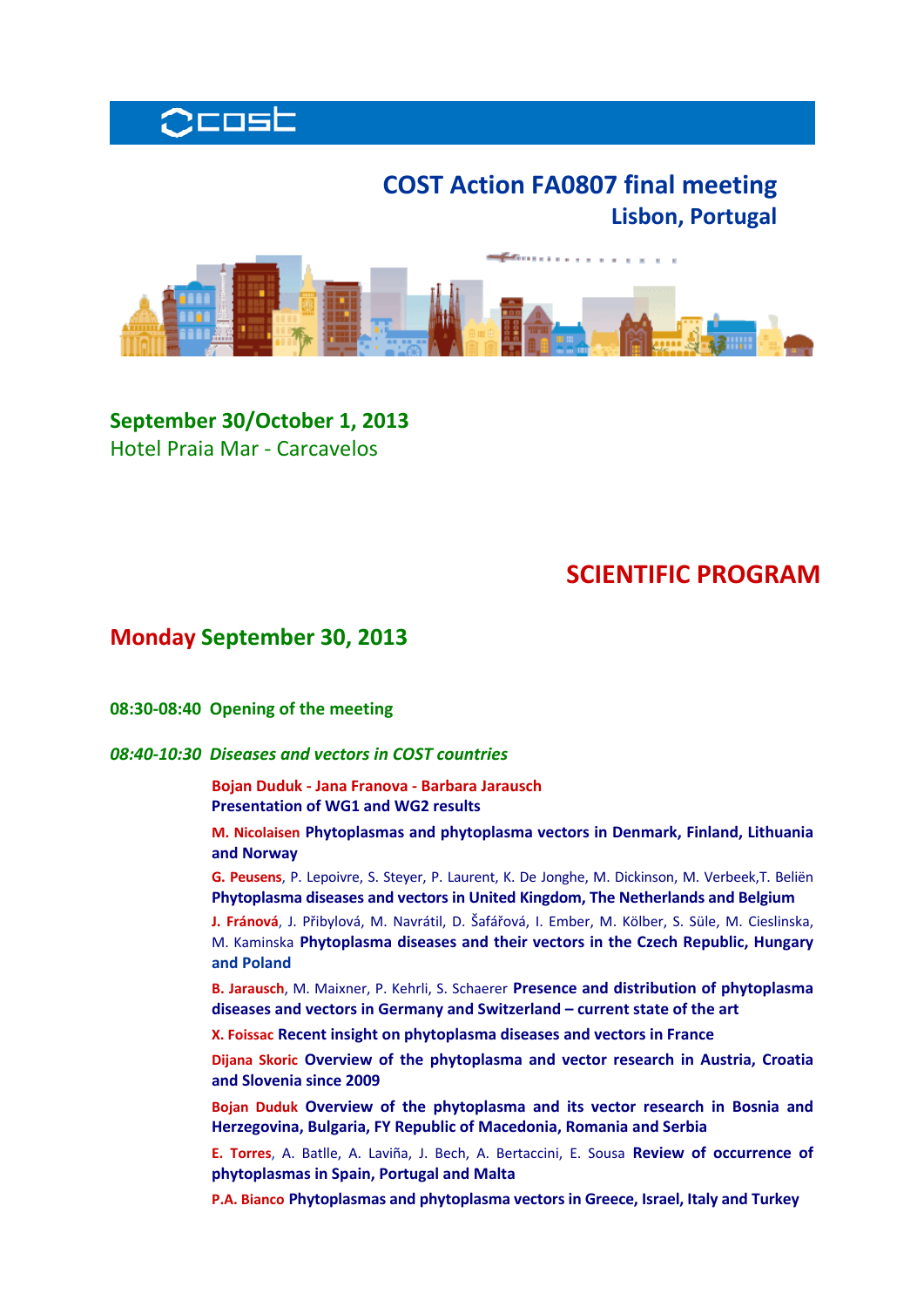#### *11:00‐13:00 Diseases and vector in non COST countries*

#### **Assunta Bertaccini**

#### **Report on non COST countries**

M. Molino Lova, Y. Abou Jawdah, E. Choueiri, M. Beyrouthy, **R. Fakhr**, P.A. Bianco, A. Alma, H. Sobhn, M. Jawahri, C. Mortada, P. Najjar, P. Casati, F. Quaglino, L. Picciau, R. Tedeschi, S. Khalil, R. Maacaroun, C. Makfoud, L. Haydar, R. Al Achi **Almond witches' broom phytoplasma: disease monitoring and preliminary control measures in Lebanon**

**L. Picciau**, R. Tedeschi, F. Quaglino, M. Jawhari, Y. Abou‐Jawdah, M. Molino Lova, P. Casati, E. Choueiri, H. Abdul‐Nour, P.A. Bianco, A. Alma **Potential vectors of 'Candidatus Phytoplasma phoenicium' in Lebanon**

**N.M. Salem**, F. Quaglino, A. Abdeen, P. Casati, D. Bulgari, A. Alma, P.A. Bianco **First report of '***Candidatus* **Phytoplasma solani' associated with grapevine "bois noir" disease in Jordan**

**J.F. Mejia**, B. Duduk, L. Zamora, S. Paltrinieri, E. Satta, A. Bertaccini, N. Contaldo **Identification and molecular characterization of'Candidatus Phytoplasma'strainsfrom maize in four Countries**

**L. Conci**, F. Guzman, F. Fernandez, E. Galdeano, T. Perez Grosso, A. Saavedra Pons, L. Torres, N. Meneguzzi **Advances in knowledge about phytoplasma diseases in Argentina**

R. Carstens, **J. Burger An update on the status of grapevine yellows disease in vineyards of the Olifants River region of South Africa**

#### *14:30‐16:00 Diseases and insect vectors Chair Barbara Jarausch‐Nicolas Sauvion*

J. Plavec, I. Križanac, Ž. Budinščak, D. Ivić, D. Škorić, **M. Šeruga Musić '***Candidatus* **Phytoplasma mali' ‐ a new phytoplasma species molecularly characterized in Croatia.**

**C. Chireceanu**, M. Cieślińska **Molecular characterization of `***Candidatus* **Phytoplasma mali` and `***Candidatus* **Phytoplasma pyri` isolates from Romania.**

**K. Çağlayan**, M. Gazel, Ç.U. Serçe, K. Kaya **Fruit tree phytoplasmas in Turkey**

**M. Cieślińska**, J. Wójcik‐Seliga, B. Kowalik **Molecular diversity of phytoplasmas infecting** *Rubus* **sp. plants in Poland**

R. Ramkat, M. Ruinelli, F. Maghuly, **M. Laimer Phytoplasmas associated with** *Rubus idaeus* **and** *Rubus fruticosus*

J. Přibylová, **J. Špak**, J. Fránová **Phytoplasma infections in** *Rhododendron* **hybridum**

B. Lolić,G. Perković,**D.Delić Maize redness disease: currentsituation in Bosnia andHerzegovina**

**G. Peusens**, C. Duchêne, P. Lepoivre, T. Olivier, S. Steyer, E. Demonty, P. Laurent, T. Beliën **Fruit tree phytoplasmas and their vectors in pome fruit growing in Belgium: overview of current status and recent research efforts**

#### *16:00‐17:30 Molecular tools developed chair Bojan Duduk‐Jana Franova*

**J. Mitrović**, N. Contaldo, A. Bertaccini, M. Kube, B. Duduk **Use of** *groEL* **gene in characterization of strains belonging to some '***Candidatus* **phytoplasma' species**

**M. Martini**, S. Moruzzi, P. Ermacora, F. Ferrini, N. Loi **Multiplex and real‐time PCR assays for the specific detection of chicory phyllody phytoplasma (16SrIX‐C)**

A. Rotter, P. Nikolić, P. Kogovšek, N. Turnšek, N. Prezelj, K. Gruden, **M. Dermastia Searching for new markers of the phytoplasma diseases of grapevine**

F. Quaglino, Y. Zhao, N. Mori, G. Romanazzi, P. Casati, W. Wei, S. Murolo, R.E. Davis, **P.A. Bianco Multilocus sequence typing of phytoplasma strains associated with "bois noir" in Italian vineyards**

**M. Nicolaisen,** O. Makarova, S. Paltrinieri, A. Bertaccini, N. Contaldo **DNA barcoding of phytoplasmas: a tool for their fast identification**

**J. Polák**, J. Salava, B. Křižan, J. Svoboda **To the problem of reliable detection and sanitation of European stone fruit yellows phytoplasma in apricots**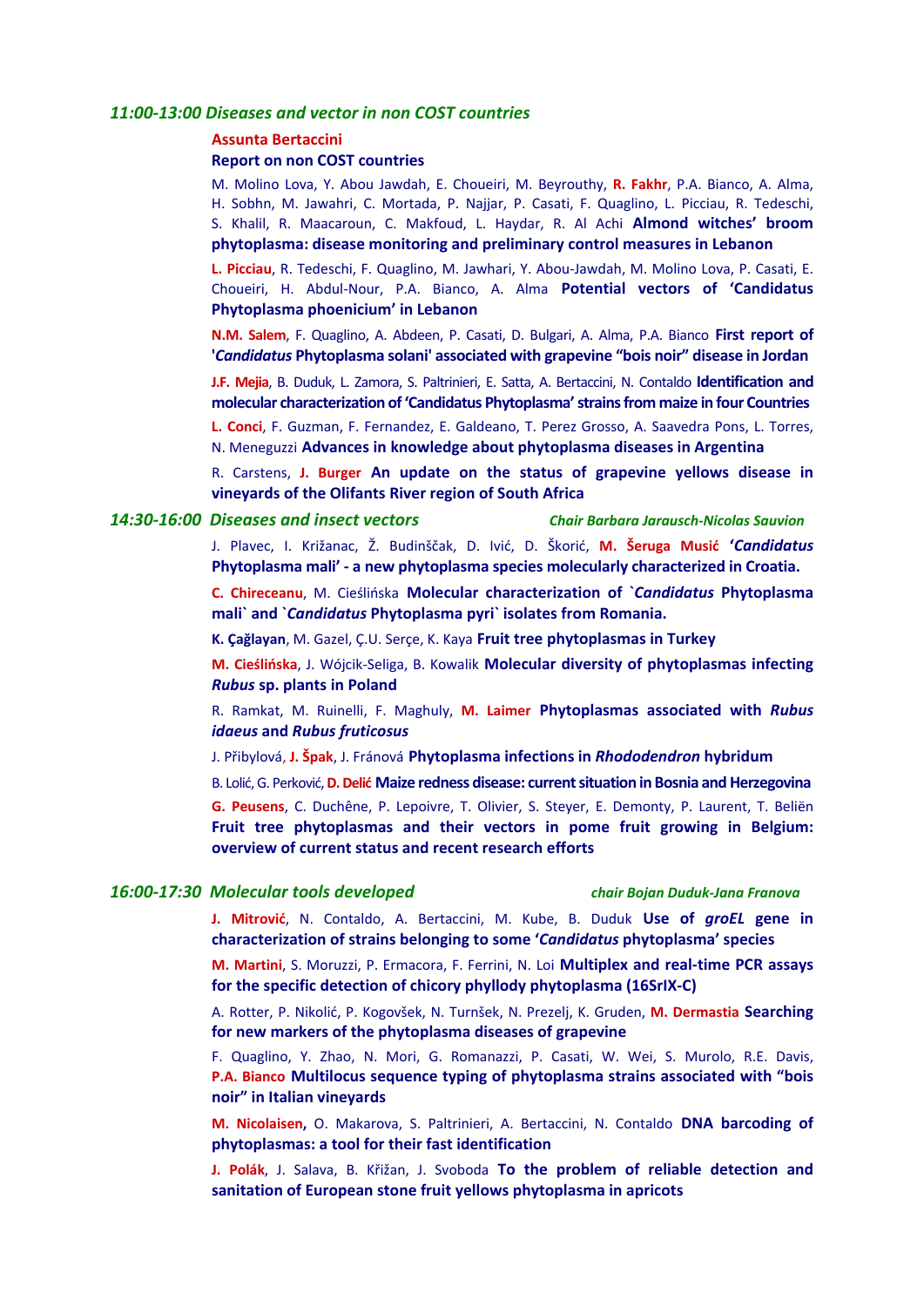## **Tuesday October 1, 2013**

#### *08:30‐10:30 Management of phytoplasma‐associated diseases*

**Wolfgang Jarausch and Ester Torres Presentation of WG3 results**

#### *Molecular Epidemiology chair Ester Torres‐Nicola Mori*

 **C. Paleskić**, G. Brader, M. Riedle‐Bauer **Identification and characterization of European stone fruit yellows and pear decline phytoplasma strains in Austria**

**G. Brader**, A. Aryan, J. Mörtel, M. Pastar, M. Riedle‐Bauer **''Stolbur'' phytoplasma strains in Austria and their association with grapevine, bindweed, stinging nettle and** *Hyalesthes obsoletus*

**A. Laviña**, J. Sabaté, A. Batlle **Occurrence of** *Hyalesthes obsoletus* **and "stolbur" phytoplasma strains in grapevine and host plants in Spain**

**B. Uzun**, C. Ikten, M. Catal, R. Ustun, S. Furat, E. Yol **Advances in molecular detection of the sesame phytoplasmas and resistance to sesame phyllody in Turkey**

*Management chair Wolfgang Jarausch‐Monika Riedle‐Bauer*

**Z. Avramov**, A. Etropolska, D. Chavdarova, M. Eftenov, M. Laginova **Monitoring programs for quarantine phytoplasmas on grapevine and fruit trees and problems for the phytosanitary control in Bulgaria**

R. Steffek, G. Strauss, I. Kopacka, J. Pusterhofer, J. Klement, W. Luttenberger, A. Wenzel, A. Kleissner, R. Alt, **H. Reisenzein Modeling epidemiological and economic consequences of "flavescence dorée" to Austrian viticulture as a novel decision tool for control strategies**

**E. Sousa**, C. Paula, C. Mimoso, K. Teixeira, A.M. Nazaré *Scaphoideus titanus* **Ball and ''flavescence dorée'' disease in Portugal**

**N. Mori**, F. Pavan, A. Pozzebon, D. Fornasiero, C. Peruffo, C. Duso **The role of vineyards not treated with insecticides on** *Scaphoideus titanus* **spreading**

**M. Riedle‐Bauer**, C. Paleskić, K. Bachinger, J. Mörtel, C. Engel, M. Kickenweiz, L. Wurm, L. Czipin, G. Brader **Mark, release and recapture experiments in two model apricot orchards tracking the effects of the insecticide thiacloprid on the dispersal of** *Cacopsylla pruni* **(Hemiptera: Psyllidae), vector of European stone fruit yellows**

D. Bulgari, P. Casati, F. Quaglino, **P.A. Bianco Isolation of potential biocontrol agents of '***Candidatus* **Phytoplasma mali'**

#### *11:00‐13:00 and 14:30‐15:10 Genomes and their expression*

#### **Saskia Hogehout and Xavier Foissac**

### **Presentation of WG4 results**

#### *Genomes and their expression I Chair Xavier Foissac‐Cristina Marzachì*

**S.Hogenhout From genomicstothe characterization of virulencemechanisms of phytoplasmas**

**M. Kube**, C. Siewert, A.M. Migdoll, B. Duduk, S. Holz, R. Rabus, E. Seemüller, J. Mitrovic, C. Büttner, R. Reinhardt **Complete genomes and deduced metabolism of acholeplasmas in comparison to members of '***Candidatus* **Phytoplasma' genus**

L. Galetto, D. Pacifico, S. Abbà, S. Bertin, S. Palmano, M. Rashidi, D. Bosco, G. Firrao, **C. Marzachì Overtime expression of selected chrysanthemum yellows phytoplasma genes during infection of plant and leafhopper vectors**